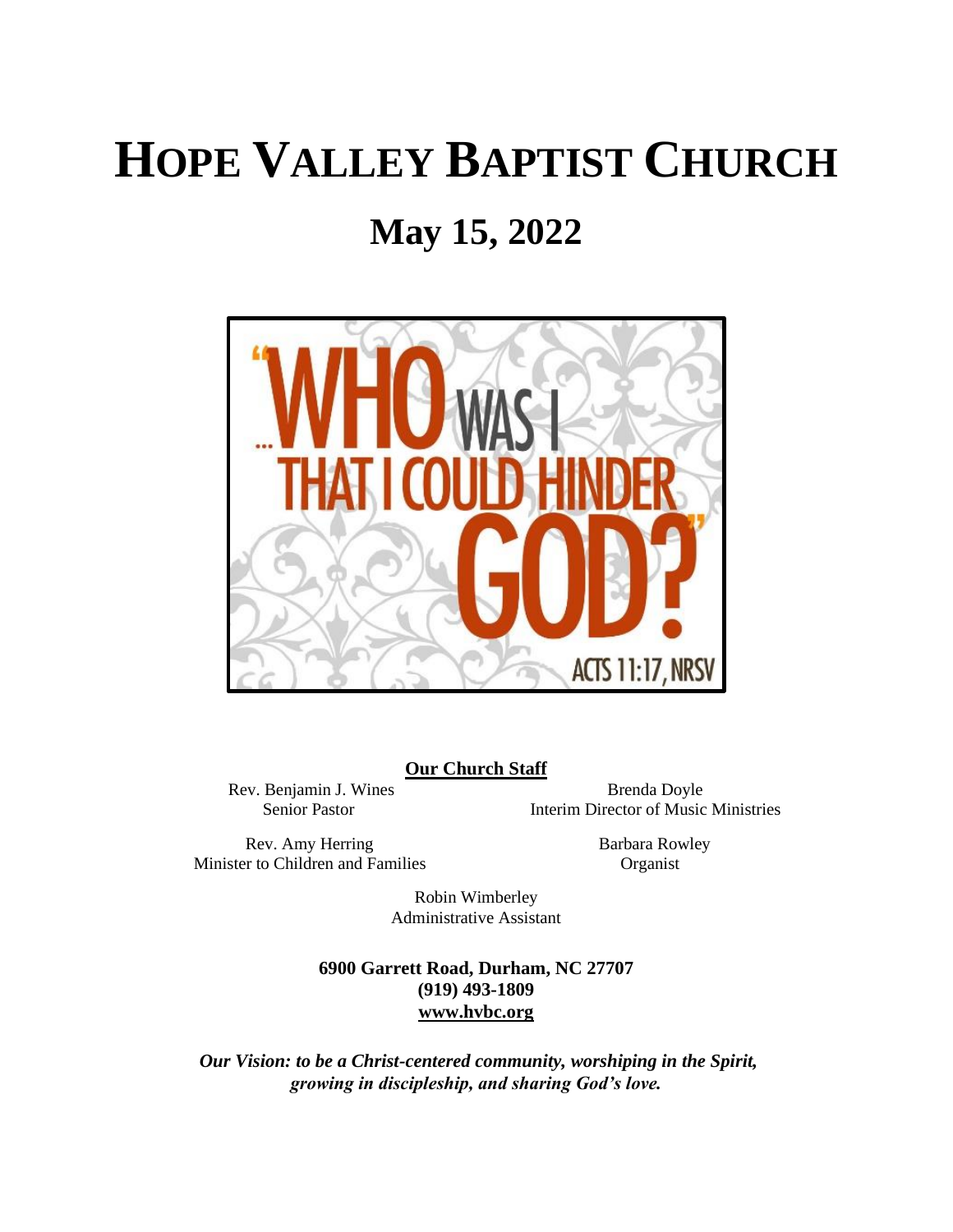### **The Church at Worship**

**Gathering Music Welcome and Announcements Rev. Benjamin Wines Rev. Benjamin Wines Chiming of the Trinity Prelude** *Fairest Lord Jesus* Barbara Rowley Arr. Thallander **Call to Worship Psalm 148:7-13** Rev. Amy Herring Leader: Praise the Lord from the earth, **People: You sea monsters and all deeps,** Leader: Fire and hail, snow and frost, **People: Stormy wind fulfilling his command!** Leader: Mountains and all hills, **People: Fruit trees and all cedars!** Leader: Wild animals and all cattle, **People: Creeping things and flying birds!** Leader: Kings of the earth and all peoples, **People: Princes and all rulers of the earth!** Leader: Young men and women alike, **People: Old and young together!** Leader: Let them praise the name of the Lord, for his name is exalted; **People: His glory is above earth and heaven. Invocation Rev.** Amy Herring **Hymn of Praise No. 306** *Come, Christians, Join to Sing* **MADRID MADRID Scripture Reading** Acts 11:1-18 Steve Bolton **Children's Message** *Rev. Amy Herring Jesus Loves the Little Children* Jesus loves the little children, all the children of the world. Ev'ry color, ev'ry race, all are covered by His grace; Jesus loves the little children of the world. **Hymn of Faith No. 586** *Grace Greater Than Our Sin MOODY* **Pastoral Prayer and Lord's Prayer Rev. Benjamin Wines Rev. Benjamin Wines** 

**Our Father, Who art in heaven, hallowed be Thy name. Thy kingdom come, Thy will be done on earth as it is in heaven. Give us this day our daily bread. And forgive us our trespasses as we forgive those who trespass against us. And lead us not into temptation, but deliver us from evil. For Thine is the kingdom, and the power, and the glory, forever, Amen.**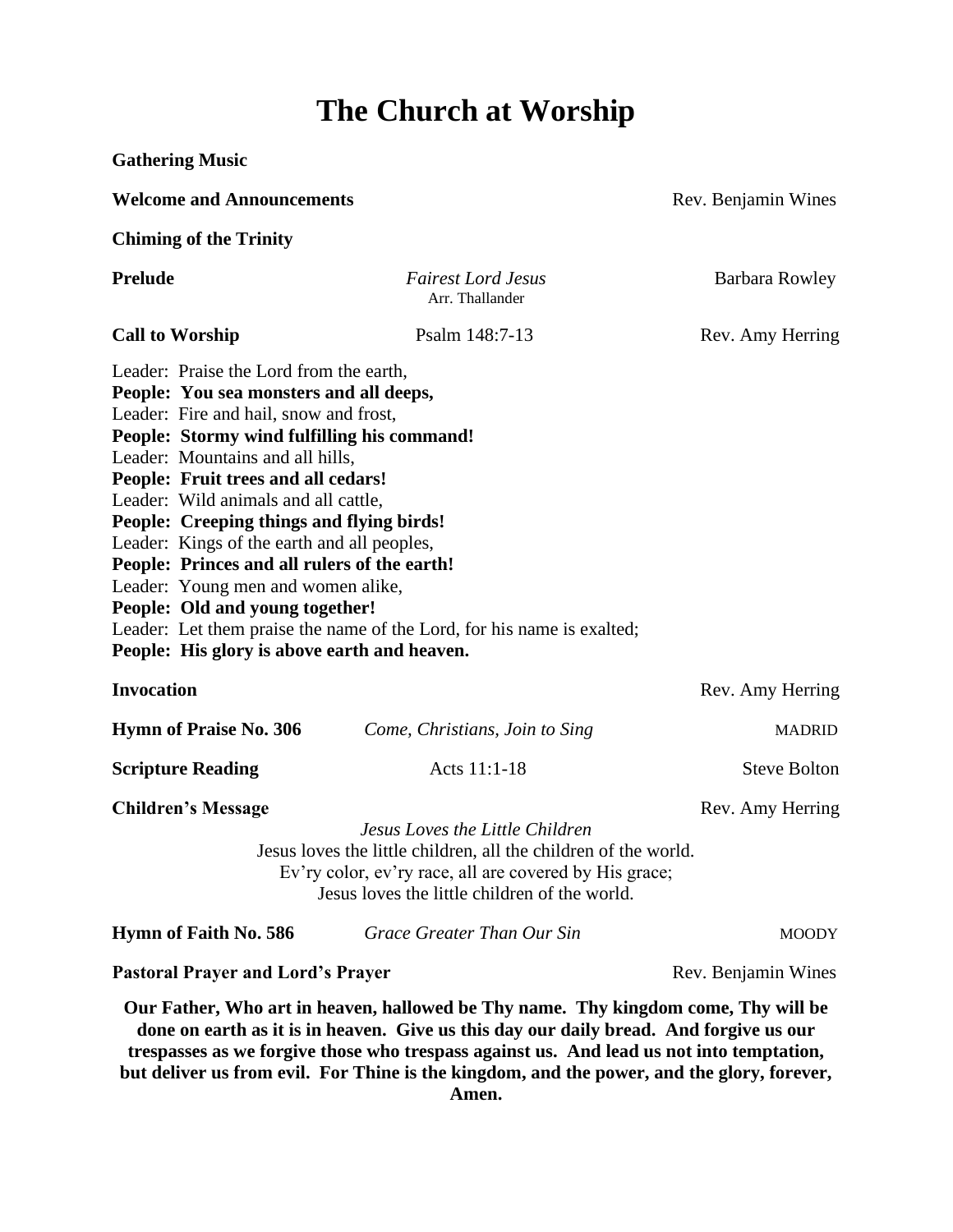| <b>Anthem</b>                     | He's Got the Whole World in His Hands                                                                                                                                                  | <b>WHOLE WORLD</b>                                      |
|-----------------------------------|----------------------------------------------------------------------------------------------------------------------------------------------------------------------------------------|---------------------------------------------------------|
|                                   | He's got the whole world in His hands.<br>He's got the whole wide world in His hands.<br>He's got the whole world in His hands.<br>He's got the whole world in His hands.              |                                                         |
|                                   | He's got the wind and the rain in His hands.<br>He's got the wind and the rain in His hands.<br>He's got the wind and the rain in His hands.<br>He's got the whole world in His hands. |                                                         |
|                                   | He's got the little bitty baby in His hands.<br>He's got the little bitty baby in His hands.<br>He's got the little bitty baby in His hands.<br>He's got the whole world in His hands. |                                                         |
|                                   | He's got ev'rybody here in His hands.<br>He's got ev'rybody here in His hands.<br>He's got ev'rybody here in His hands.<br>He's got the whole world in His hands.                      |                                                         |
|                                   | He's got the whole world in His hands.<br>He's got the whole wide world in His hands.<br>He's got the whole world in His hands.<br>He's got the whole world in His hands.              |                                                         |
| <b>Sermon</b>                     | <b>Eating with Gentiles</b>                                                                                                                                                            | Rev. Benjamin Wines                                     |
| <b>Hymn of Commitment No. 503</b> |                                                                                                                                                                                        | Lord, Speak to Me, That I May Speak<br><b>CANONBURY</b> |
| <b>Benediction</b>                |                                                                                                                                                                                        | Rev. Benjamin Wines                                     |
| <b>Postlude</b>                   | Guide Me, O Thou Great Jehovah                                                                                                                                                         | <b>Barbara Rowley</b>                                   |

*Families Moving Forward Rock the Block!* will take place on Saturday, May 21. Volunteers can sign up to do tasks such as painting the hallways, mulching and landscaping, staining the fence and porch, or organizing donations. They are also looking for volunteers who have a medical background to be at our first aid station and help check vaccination cards. Other opportunities include helping with kids activities, serving food, and being by the street barricades. There are two time slots you can volunteer for:

RHONDDA

- Saturday, May 21 morning, 9:00 am - 12:00 pm

- Saturday, May 21 afternoon, 12:00 pm - 3:00 pm

Anne Pokorny can help you sign up or email a link to use. If you would like to donate supplies or money to support the event, please go to [https://fmfnc.org/2022-rock-the-block.](https://nam02.safelinks.protection.outlook.com/?url=https%3A%2F%2Ffmfnc.org%2F2022-rock-the-block&data=05%7C01%7Crobin%40hvbc.org%7C1b9adc4e1e9e40c67a1008da2e3c8f31%7C19334143b857471a909f515a9e93cce3%7C0%7C0%7C637873134891018507%7CUnknown%7CTWFpbGZsb3d8eyJWIjoiMC4wLjAwMDAiLCJQIjoiV2luMzIiLCJBTiI6Ik1haWwiLCJXVCI6Mn0%3D%7C3000%7C%7C%7C&sdata=V4vBCTjpOkf9V8zMo3fM%2BXf6fxgULJuHWd%2Bas5ZsZg4%3D&reserved=0)

**Be sure to look at the most recent newsletter for more information about this event.**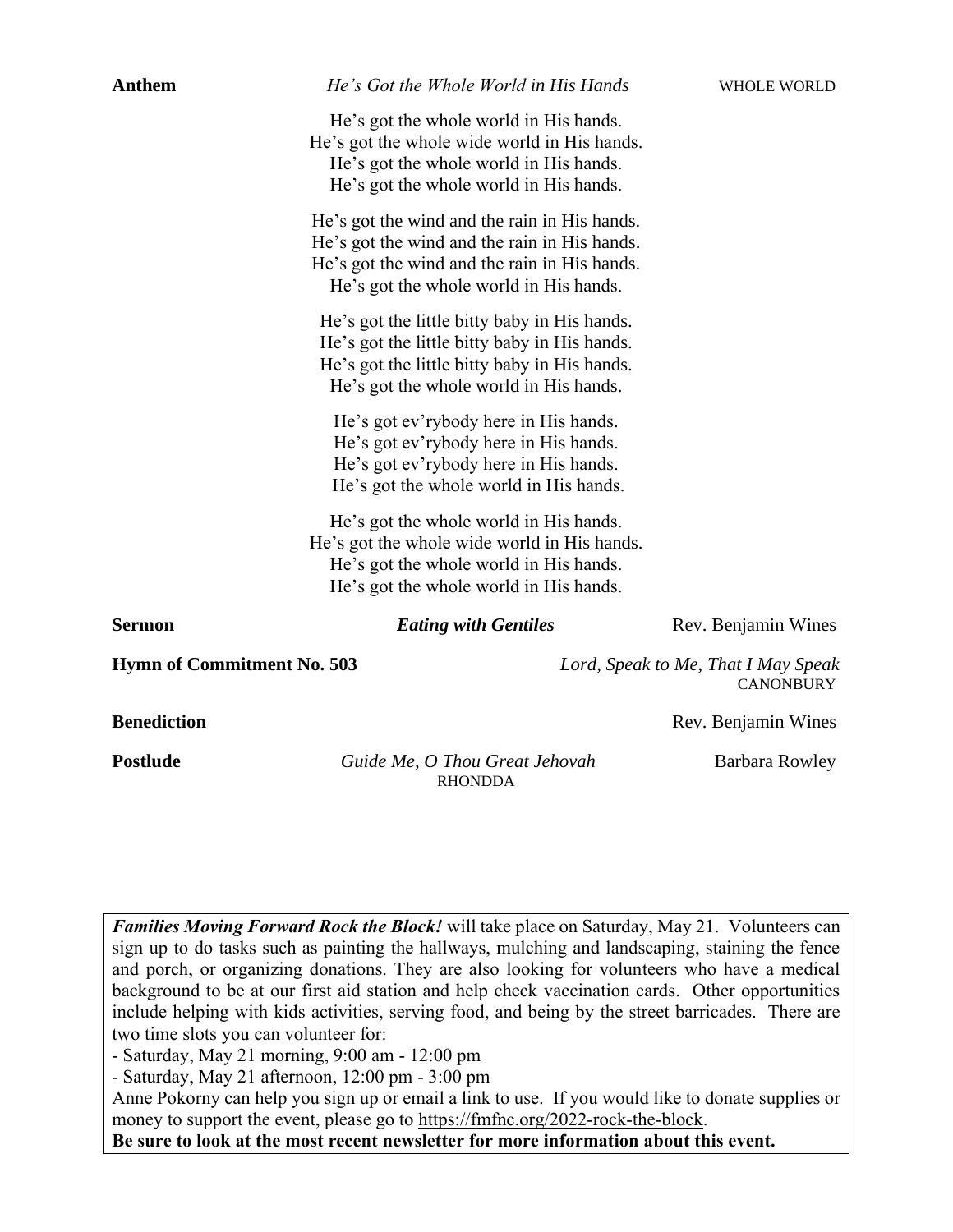



#### **Sunday, June 12, 2022**

Please contact the church office if you are graduating this year or have a family member graduating from high school, college, or graduate school. We will be recognizing and honoring graduates on June 12 as part of the Worship Service.





**(Sermon Notes on next page)**